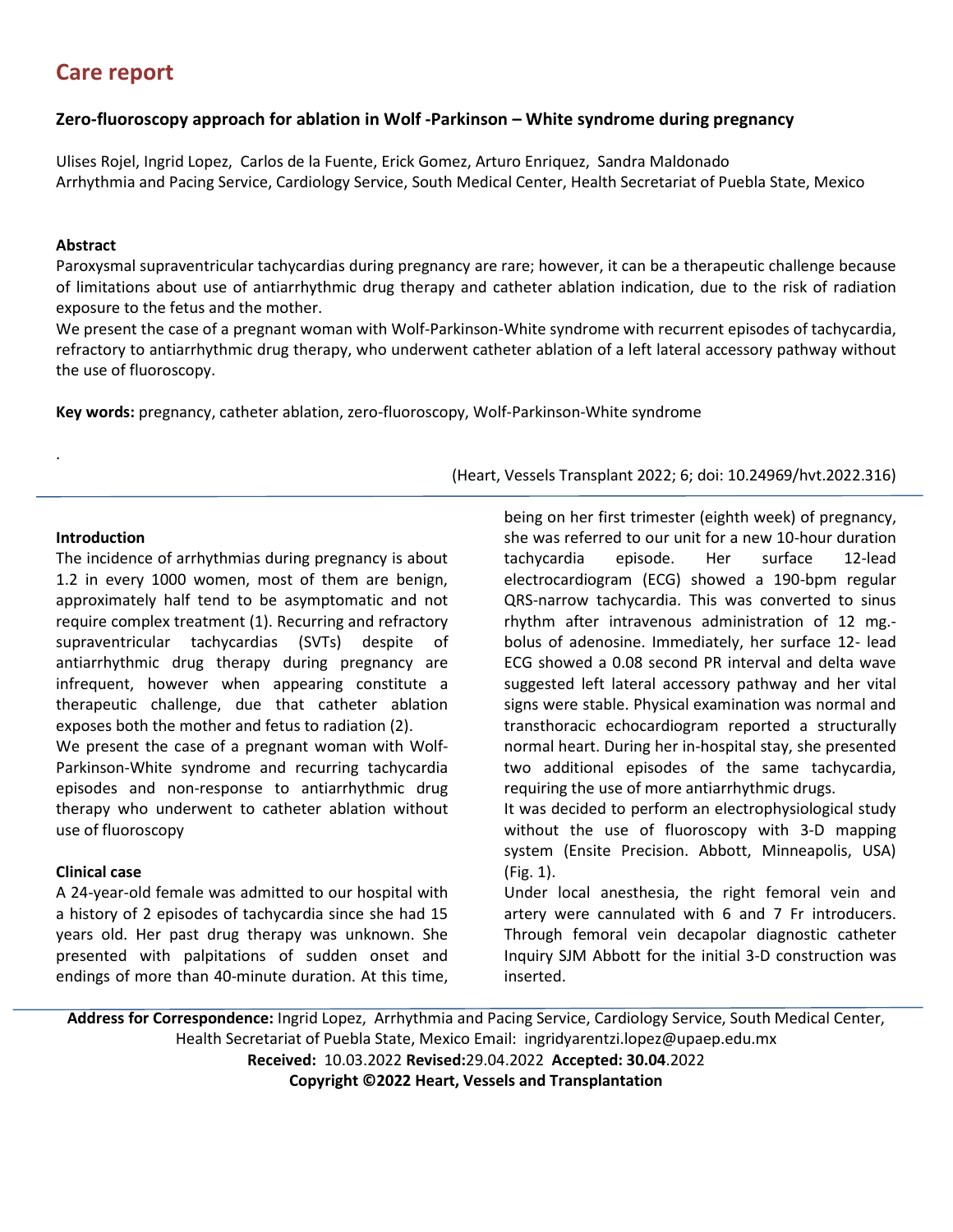## Heart, Vessels and Transplantation 2022; 6: doi: 10.24969/hvt.2022.316 Zero fluoroscopy ablation of WPW in pregnancy and the state of the Rojel et al.



Figure 1. 1a. Panoramic 3-D reconstruction from the femoral puncture approach site to the heart. 1b. Left lateral and posterior projections showing decapolar catheter in coronary sinus delimiting posterior and lateral mitral valve. 1c. Right oblique and lateral projections where the ablation points are observed at the lateral level of the mitral valve.

FV - femoral vein, IV - iliac vein, AVC - abdominal vena cava, IVC - inferior vena cava, RA - right atrium, LV - left atrium, Ao - aorta, SVC - superior vena cava, CS - coronary sinus



Figure 2. ECG and EGMs before and after catheter ablation. Observe the normalization of ECG and AV separation with change in the ventricular activation sequence. AV – atrioventricular, EGMs – electrograms, ECG – electrocardiogram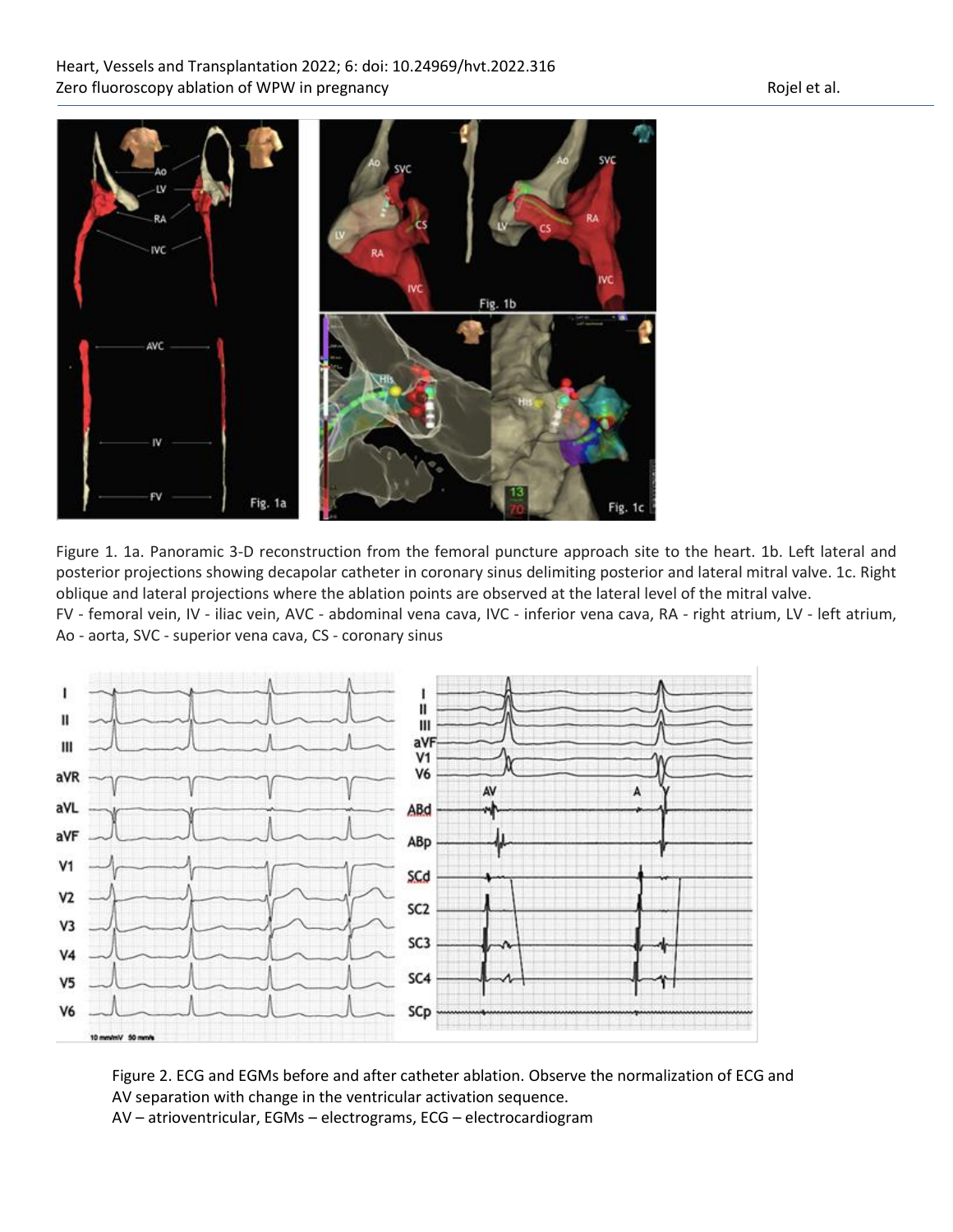The right atrium and its junction with the inferior and superior vena cava was identified by the presence or absence of atrial electrograms (EGMs), afterwards the His area was defined, and the catheter was placed within the coronary sinus to anatomically delimit the posterior and lateral areas of the mitral ring (Fig. 1).

Electrograms (EGMs) obtained with the decapolar catheter documented maximum precocity on the lateral portion of the mitral ring. Posteriorly an ablation Inquiry SJM Abbott 4-mm tip catheter was advanced through the femoral artery and at the same time 3D reconstruction of aorta, left ventricle and mitral ring anatomy was performed. Taking the previous reference from the decapolar catheter in the coronary sinus, the ablation catheter was placed at the lateral level of the mitral valve; 30-watts/70°C radiofrequency was applied; and we observed the atrioventricular interval separation in the EGMs and disappearance of the delta wave and normalization of the PR interval (Fig. 2). Subsequently a ventricular pacing with S1-S1 at 480 ms showed dissociation between ventricle and atrial EGMs. The procedure lasted 40 minutes.

The patient was discharged one day after the procedure without antiarrhythmic treatment. The patient was evaluated one month later, and a new ECG was performed showing normal PR interval and absence of delta waves. The recommendations for de obstetricians were to perform 12-lead surface ECG every trimester and before delivery.

#### **Discussion**

Arrhythmias during pregnancy are an uncommon clinical challenge, becoming more important as expecting women conceive at older ages. This increases the risk of clinically significant arrhythmias during pregnancy and, depending on the mother's preconception general clinical status; this can all dramatically influence the well-being of the fetus and the term of the pregnancy. However, under strict observation of clinical experts and with the appropriate support and planning, the pregnancies can successfully be carried to the term, even in expecting mothers with structural disease (3).

Sustained SVTs become more frequent during pregnancy, appearing in 2,224 out of every 100,000 expecting mothers. The reported hospitalization rate is of 22 out of every 100,000 expecting mother and are associated with a higher risk of death during pregnancy (4).

In general, the first line in handling arrhythmias during pregnancy is always pharmacological control; however, antiarrhythmics can fail in controlling the symptoms or could be contraindicated in a particular situation due to its teratogenic effects like intrauterine growth restriction, congenital goiter, hypothyroidism or hyperthyroidism and fetal QT interval prolongation. The main concern regarding the use of antiarrhythmic medication during pregnancy is the potential adverse effects on the fetus. Even though the first trimester is associated with higher teratogenic risk, exposure to the drug in later stages could result in adverse effects in fetal growth and development, uterine contractility and higher proarrhythmogenic risk (5).

Cardiac electrophysiology procedures during pregnancy should be avoided as much as possible; however, clinically significant and refractory arrhythmias should be treated via this method if there is a need. A careful individual evaluation must be conducted, reviewing not only the risk of the invasive procedure, but also the risk of hemodynamic deterioration due to the arrhythmia and its progression during the gestation (6).

It is currently considered a Class IIA indication with C level evidence to conduct a conventional catheter ablation with fluoroscopy for handling supraventricular arrhythmias in pregnant patients who show frequent, symptomatic and drug-resistant arrhythmias (7).

The goal in invasive electrophysiology procedures during pregnancy is to avoid exposure to fluoroscopy, due to the increased risk of malformation or harm to the fetus, especially during the first trimester. Therefore, 3-D mapping systems that allow navigation with intracardiac catheters without the need for an ionizing irradiant are recommended when considering procedures during pregnancy (8).

There are available single-center and multi-center studies describing the viability, safety and efficacy of fluoroscopy-free procedures; nevertheless, amongst the population of expecting women presenting with SVT due to a left lateral WPW syndrome only two prior cases have been reported without a description of the procedure, which documented the conducting of the processes guided by electro-anatomical 3-D mapping without associated complications to the mother and fetus (9-16).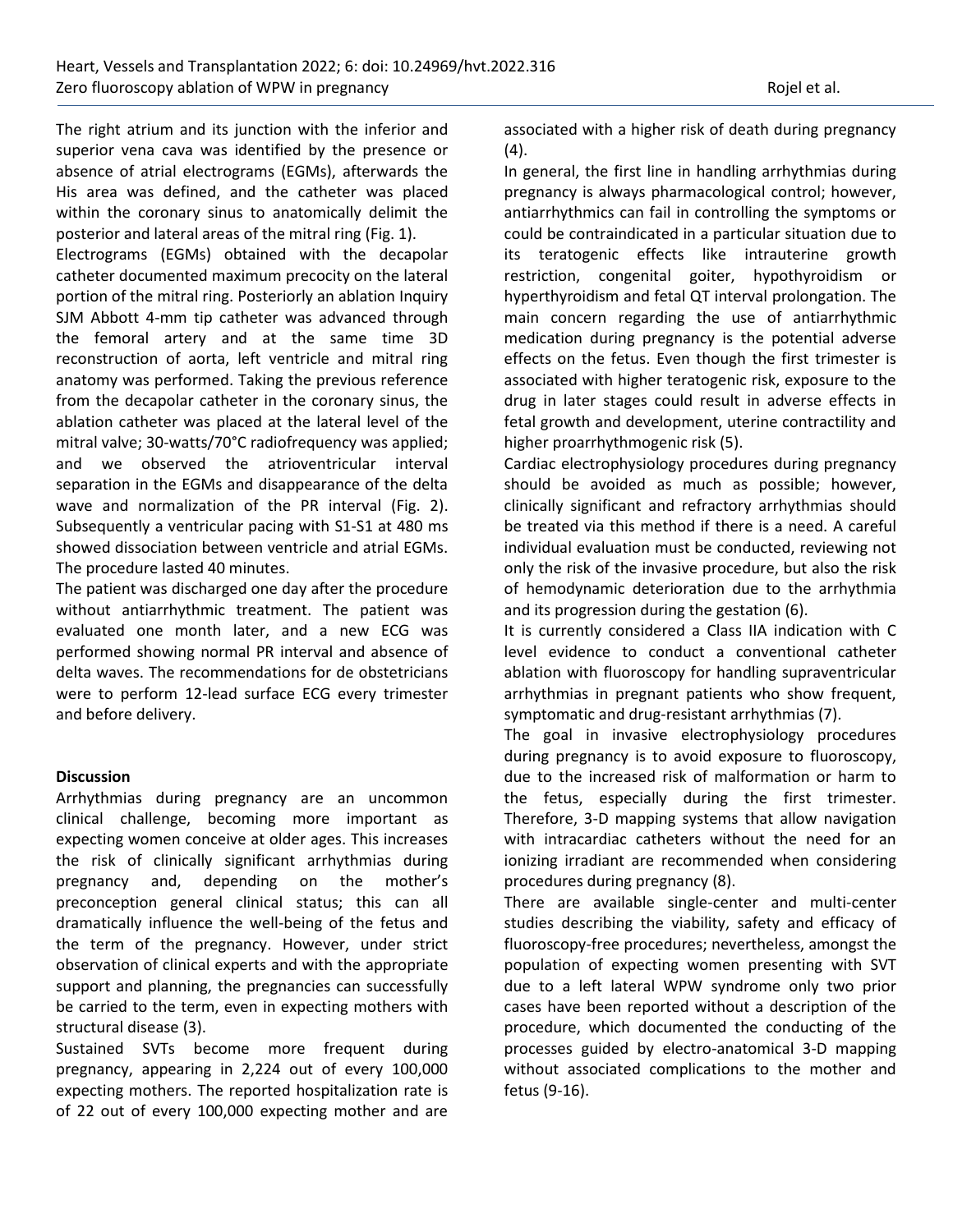The zero-fluoroscopy catheter ablation of SVT guided by an electro-anatomical 3-D mapping system has shown safety and efficacy when compared to traditional fluoroscopy focus in expecting women, while excluding radiation to the fetus, mother and operators (17).

Catheter ablation for SVTs must be delayed until the second trimester, if possible, but if necessary due to a drug-resistant, clinically significant or hemodynamically ill-tolerated arrhythmias, an ablation must be conducted within an experienced center, using electroanatomical mapping with catheter navigation systems and zero-fluoroscopy (18).

Our patient was discharged one day after the procedure without antiarrhythmic treatment. Follow-up ECG one month later demonstrated normal PR interval and absence of delta waves. We provided recommendations to obstetricians to perform 12-lead surface ECG every trimester and before delivery.

#### **References**

1.Anas-Mendez ML, Aquino-Bruno H, Enríquez-Silverio A, De la Fuente-Macip C, Rojel-Martínez U. Cardioversión eléctrica de taquicardia ventricular en el embarazo: reporte de un caso. Ginecol Obstet Mex 201; 87: 319-23. Doi: 10.24245/gom.v87i5.2720

2.Jan M, Zizek D, Fabjan Vodusek V, Antolic B. Safety of Zero-fluoroscopic catheter ablation during pregnancy. In: Proietti R, Wang Y, Yao Y, Zhong G, Lin Wu S, Ayala-Paredes F, editors. Cardiac Electrophysiology Without Fluoroscopy. Springer, Cham; 2019. Doi: 10.1007/978-3- 030-16992-3\_16

3.Greutmann, M, Pieper PG. Pregnancy in women with congenital heart disease. Eur Heart J 2015; 36: 2491–9. Doi: 10.1093/eurheartj/ehv288

4.Vaidya VR, Arora S, Patel N, Badheka AO, Patel N, Agnihotri K, et al. Burden of arrhythmia in pregnancy. Circulation 2017; 135: 619-21. doi: 10.1161/CIRCULATIONAHA.116.026681.

5.Ghosh N, Luk A, Derzko C, Dorian P, Chow CM. The acute treatment of maternal supraventricular tachycardias during pregnancy: a review of the literature. J Obstet Gynaecol Can 2011; 33: 17-23. doi: 10.1016/S1701-2163(16)34767-3.

6.Greyling A, Vlachou C, Ailoaei S, Buchholz T, Toth B, Ernst S. Catheter mapping and ablation during pregnancy. Herzschrittmacherther Elektrophysiol 2021; 32: 164-73. doi: 10.1007/s00399-021-00756-5.

#### **Conclusion**

This case describes the safety and effectiveness of catheter ablation with local anesthesia, no sedation, zero-fluoroscopy using a 3-D mapping system for Wolf-Parkinson-White accessory pathway. These types of procedures could be considered for pregnant patients with an adverse response to antiarrhythmics.

**Ethics:** Informed consent was obtained from patients before procedures **Peer-review:** External and internal **Conflict of interest:** None to declare **Authorship:** U. R., I.L., C.de la F., E. G., A. E., and S. M. equally contributed to the preparation of manuscript and management of patients **Acknowledgement and Funding:** None to declare

7. Calkins H. The 2019 ESC Guidelines for the management of patients with supraventricular tachycardia. Eur Heart J 2019; 40:3812-3. doi: 10.1093/eurheartj/ehz837.

8. Kim YH, Chen SA, Ernst S, Guzman CE, Han S, Kalarus Z, et al. 2019 APHRS expert consensus statement on three-dimensional mapping systems for tachycardia developed in collaboration with HRS, EHRA, and LAHRS. J Arrhythm 2020; 36: 215-70. doi: 10.1002/joa3.12308.

9.Szumowski L, Szufladowicz E, Orczykowski M, Bodalski R, Derejko P, et al. Ablation of severe drug-resistant tachyarrhythmia during pregnancy. J Cardiovasc Electrophysiol 2010; 21: 877-82. doi: 10.1111/j.1540- 8167.2010.01727.x.

10. Ferguson JD, Helms A, Mangrum JM, DiMarco JP. Ablation of incessant left atrial tachycardia without fluoroscopy in a pregnant woman. J Cardiovasc Electrophysiol 2011; 22: 346-9. doi: 10.1111/j.1540- 8167.2010.01847.x.

11.Leiria TL, Martins Pires L, Lapa Kruse M, Glotz de Lima G. Supraventricular tachycardia and syncope during pregnancy: A case for catheter ablation without fluoroscopy. Rev Port Cardiol 2014; 33: 805.e1-5. doi: 10.1016/j.repc.2014.07.003.